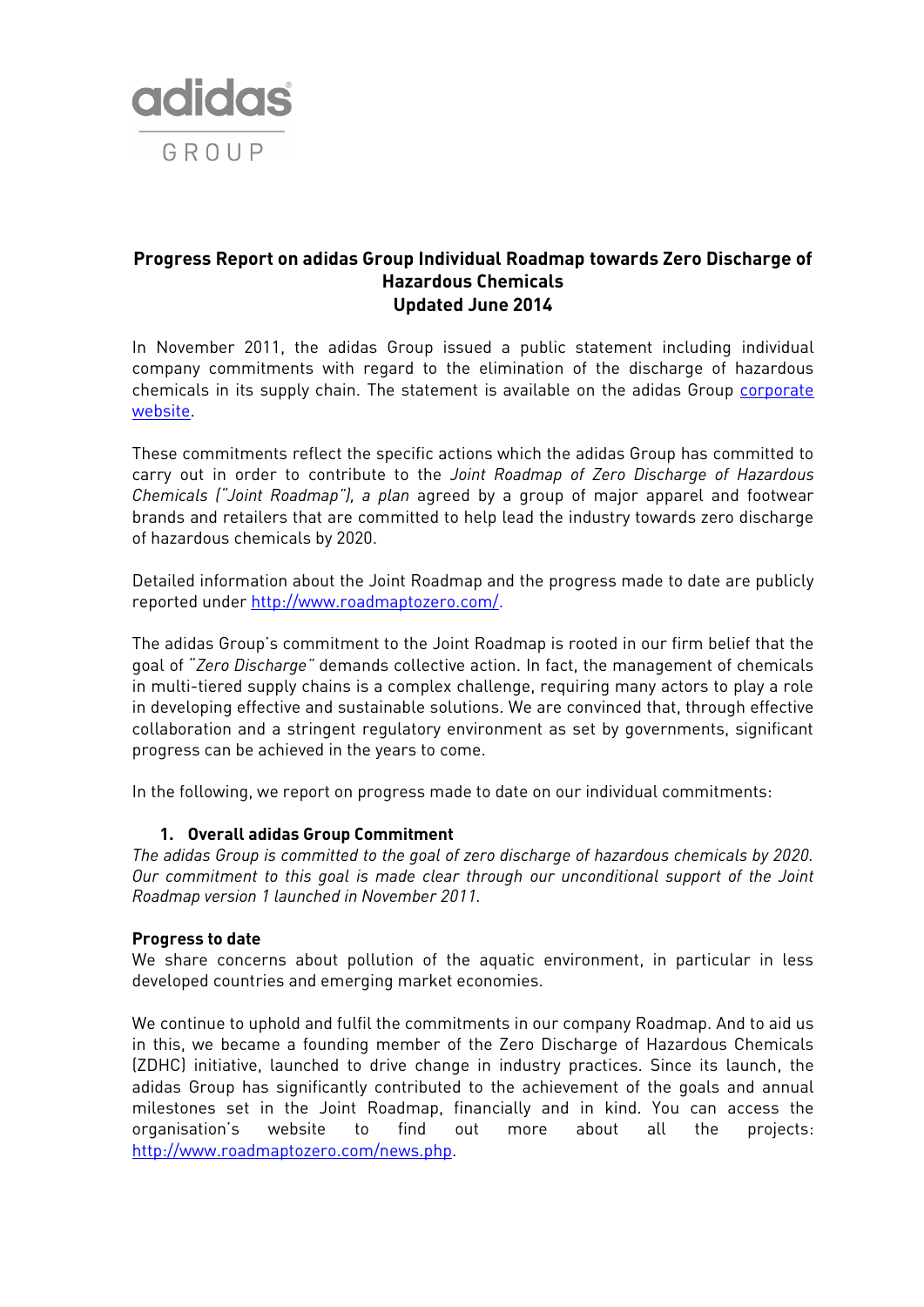

page 2

# **2. Commitment: Targeting the Release of Hazardous Chemicals**

*The adidas Group will conduct an internal survey to understand the requirements, needs and constraints from different business units regarding the use of perfluorinated chemicals (PFCs).*

### **Progress to date**

To understand the diverse origin and use of PFCs, the adidas Group participated in comprehensive water repellency chemistry research in the framework of the ZDHC work. The research report is available [online.](http://www.roadmaptozero.com/programme-documents.php) Findings from this project helped us define a stringent process for phasing out long-chain fluorinated chemicals. The adidas Group has already committed to phase out the use of [long-chain PFCs](http://www.adidas-group.com/en/media/news-archive/sustainability-news/2013/statement-phase-out-long-chain-fluorinated-chemicals/) by no later than January 1, 2015. As a further step, the company has committed to being 90% PFC free in its products as of June 15, 2014, and 99% PFC-free by no later than December 31, 2017.

### **3. Commitment: Comprehensive List of Chemicals**

*The adidas Group will develop its own list of chemicals used in apparel/footwear manufacturing which will contribute to the overall ZDHC group effort in the development of a comprehensive list of chemicals used in the industry.*

### **Progress to date**

For years, the adidas Group has been running leadership programmes that address the topic of chemicals within its area of direct influence. Important steps have been outlined and published on our [corporate website.](http://www.adidas-group.com/media/filer_public/2014/06/10/adidas_group_chemical_management_2014_en.pdf) We continue to pilot and field-test tools for prescreening chemicals and we are in constant dialogue with international testing institutes as well as third-party service providers who have, over the years, developed profound knowledge in textile chemistry and provide guidance on technically viable solutions for sound chemical management.

In order to further guide our suppliers with input chemical chemistry selection, we are partnering up with bluesign® and we are going to implement their chemical data management system, the bluefinder. With this, our suppliers select best-in-class chemicals through the bluesign® bluefinder, so that they can produce materials using chemicals that are included in the database.

### **4. Commitment: Audit Protocols**

*The adidas Group will contribute to the development of a joint generic audit approach, a shared dye house and printer audit protocol and a programme to incentivise suppliers to fulfil dye house and printer audit protocols, with all our existing comprehensive in-house environmental risk screening and audit tools.*

### **Progress to date**

Drawing upon our years of experience in working with and auditing our material suppliers against our detailed [environmental standards,](http://www.adidas-group.com/media/filer_public/2013/07/31/environmental_guidelines_english.pdf) the adidas Group took a major role in the provision and coordination of technical input to develop a joint generic audit protocol and tool which are currently being pilot-tested in the field again in the framework of the ZDHC.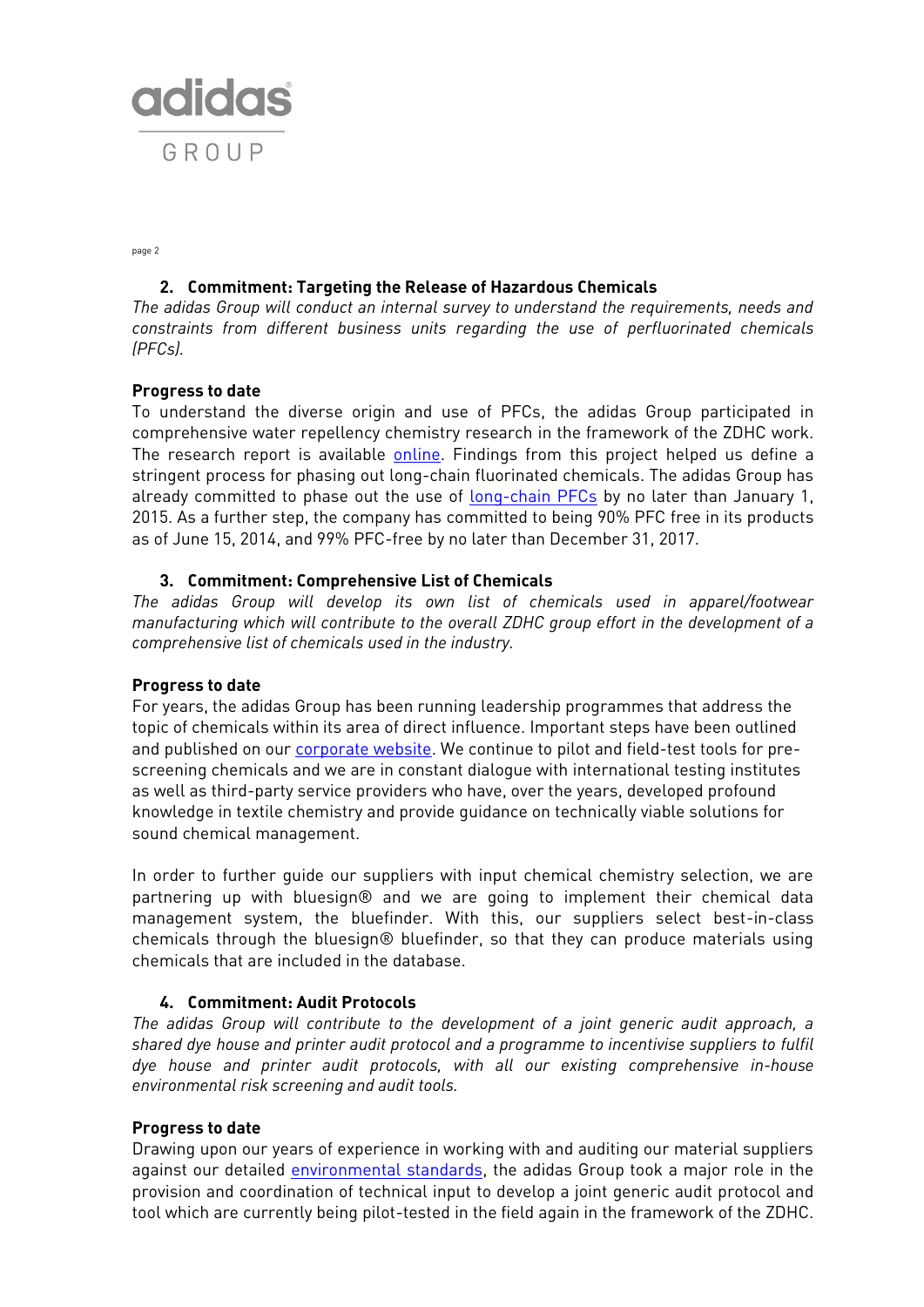

page 3

# **5. Commitment: Training**

*The adidas Group will complement internal meetings, supplier meetings and regular factory site visits and audits with internally managed training.*

# **Progress to date**

The adidas Group is actively involved in the development of a standard training curriculum for suppliers, chemical manufacturers, environment, health & safety staff, etc. around the context of ZDHC-related issues such as chemical management and hazardous chemicals. This training programme was formally launched in January 2014 for the industry as a whole in line with our belief that the goal of "*Zero Discharge*" demands collective and concerted action. The curriculum will continue to be developed over time to reflect the learnings achieved through the multiple ZDHC projects.

Furthermore, through its active participation and membership in the Apparel and Footwear International RSL Management (AFIRM) Working Group, the adidas Group has supported the development of the supplier tool kit providing comprehensive guidance on the elimination of restricted substances from finished products, while extensive information about chemical discharge into wastewater, air emissions and solid waste is available in the [chemical guidance document.](http://www.afirm-group.com/wp-content/uploads/2013/04/AFIRMSupplierToolkit.pdf) Comprehensive training has been given to suppliers during AFIRM seminars held in Asia.

### **6. Commitment: Disclosure and Communication**

*The adidas Group will engage with its suppliers to further understand their needs for confidentiality and clarity when it comes to disclosure. Through regular and effective internal communication we will ensure that the adidas Group business entities and project management fully understand the scope, content and complexity of this Roadmap.*

### **Progress to date**

As part of our commitment to transparency, all relevant policies, guidelines and procedures that the Group has put in place to ensure sound chemical management in our supply chain are publicly available. Policy implementation is ensured by a team of experts deployed on the ground and also independent laboratory testing. Key policies are as follows:

- The [Restricted Substances Policy](http://www.adidas-group.com/en/sustainability/products/materials/) for product materials, prohibiting the use of chemicals considered as harmful or toxic. This ensures consumer safety.
- The adidas Group's Health & Safety Guidelines, Environmental Guidelines and the [Guide to Best Environmental Practice,](http://www.adidas-group.com/en/sustainability/supply-chain/standards-and-policies/) with standards for suppliers on handling, storage and disposal of chemicals, as well as standards for wastewater treatment and effluents. These guidelines include a list of chemicals prohibited in the manufacturing processes.
- The adidas Group has put in place a clear policy for our suppliers to follow in case any of them is listed in the "Pollution Map Database" of the Chinese Institute of Public and Environmental Affairs (IPE), a public and online database which tracks all air and